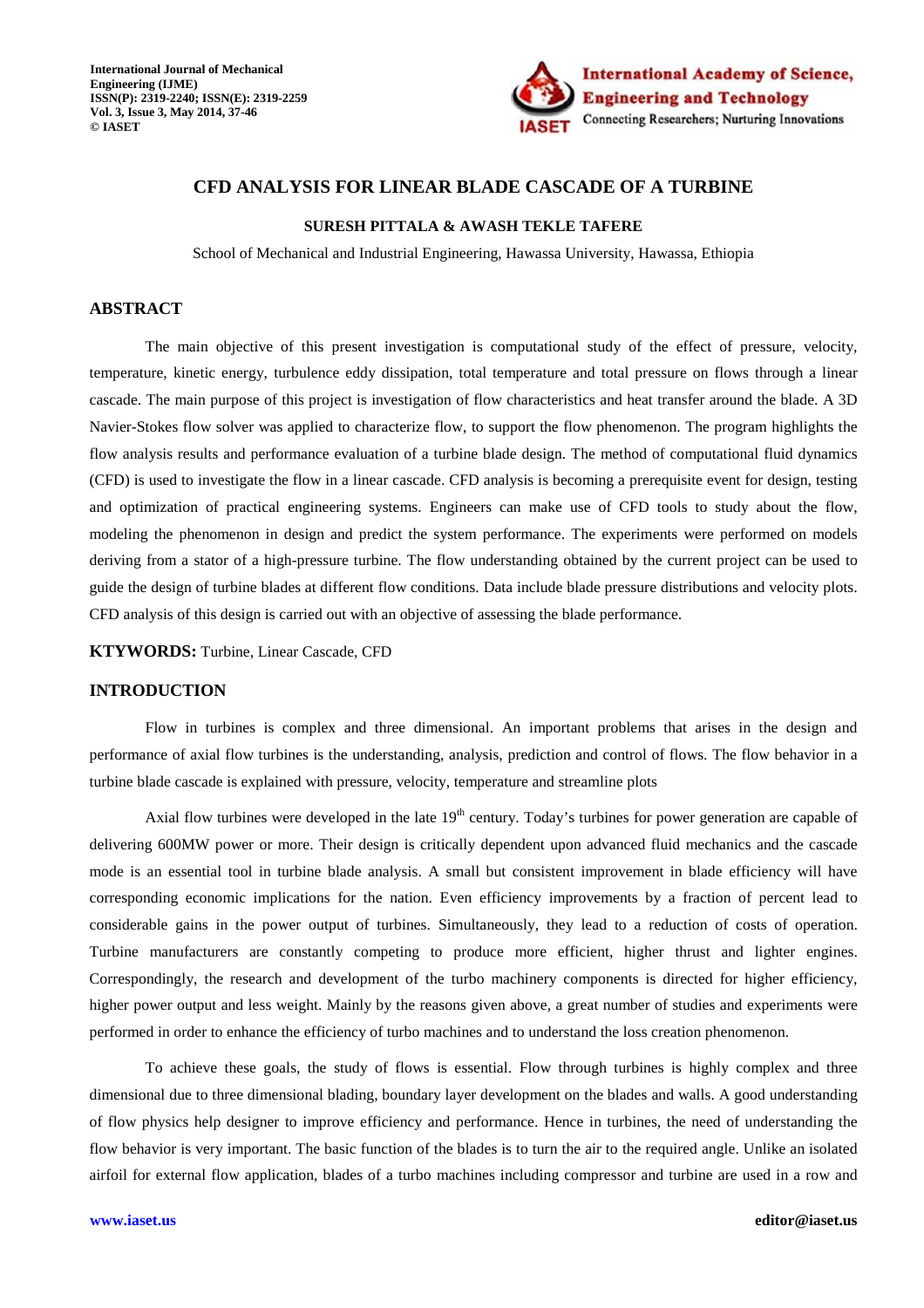referred to as a "cascade". The method of Computational Fluid Dynamics (CFD) is utilized in this project for the study of flow effects. A model of a linear cascade blade is built and the flow through the cascades is stimulated using a commercial CFD code, namely ANSYS-CFX 12. A flow analysis through a low pressure turbine cascade passage with medium of 5% turbulence intensity is presented in this work. The turbulence of the flow was modeled by the standard k-ε turbulence model. The standard wall function was applied. The flow was simulated as steady, incompressible flow.

Giel, P. W.; Thurman, D. R.; Lopez, I.; Boyle, R. J.; Van Fossen, G. J[1] have presented three dimensional flow field measurements for a large scale transonic turbine blade cascade. Flow field total pressures and pitch and yaw (rotation) flow angles were measured at an inlet Reynolds number of 1.0 x 10and at an isentropic exit Mach number of 1.3 in a low turbulence environment. Flow field data was obtained on five pitch wise or span wise measurement planes, two upstream and three downstream of the cascade, each covering three blade pitches. The large scale allowed for very detailed measurements of both flow field and surface phenomena.

Giel, P.W., Thurman, D.R., Van Fossen, G.J., Hippensteele, S.A, and Boyle, R.J. [2, 3] Turbine blade end wall heat transfer measurements are presented for a range of Reynolds and Mach numbers. Data were obtained for Reynolds numbers based on inlet conditions. Tests were conducted in a linear cascade at the NASA Lewis Transonic Turbine Blade Cascade Facility. The test article was a turbine rotor with  $136^0$  of turning and an axial chord of 13 cm. The large scale allowed for very detailed measurements of both flow field and surface phenomena. The flow field in the cascade is highly three dimensional as a result of thick boundary layers at the test section inlet. Endwall heat transfer data were obtained using a steady-state liquid crystal technique.

Garg, V. K., and Ameri, A.A. [4] Two versions of the two-equation *k*–ω model and a shear stress transport (SST) model are used in a three-dimensional, multi-block, Navier–Stokes code to compare the detailed heat transfer measurements on a transonic turbine blade. It is found that the SST model resolves the passage vortex better on the suction side of the blade, thus yielding a better comparison with the experimental data than either of the *k*–ω models. Computation of the production term in the turbulence equations for aerodynamic applications, and the relation between the computational and experimental values for the turbulence length scale, and its influence on the passage vortex on the suction side of the turbine blade were also addressed.

Wilcox, D.C. [5] straight forward modifications to the k-omega two-equation model of turbulence are proposed and tested for both wall-bounded and free-shear flows. The modifications eliminate the k-omega model's sensitivity to the free stream value of omega without destroying its accuracy for boundary layers in adverse pressure gradient, arid for transitional boundary layers. The revised model is shown to yield satisfactory agreement, with measurements for the far wake, the mixing layer and the plane jet.

Menter, F.R. [6] Two new two-equation eddy-viscosity turbulence models will be presented. They combine different elements of existing models that are considered superior to their alternatives. The first model, referred to as the baseline (BSL) model, utilizes the original *k-u* model of Wilcox in the inner region of the boundary layer and switches to the standard model in the outer region and in free shear flows. It has a performance similar to the Wilcox model, but avoids that model's strong free stream sensitivity. The second model results from a modification to the definition of the eddy-viscosity in the BSL model, which accounts for the effect of the transport of the principal turbulent shear stress. The new model is called the shear-stress transport-model and leads to major improvements in the prediction of adverse pressure gradient flows.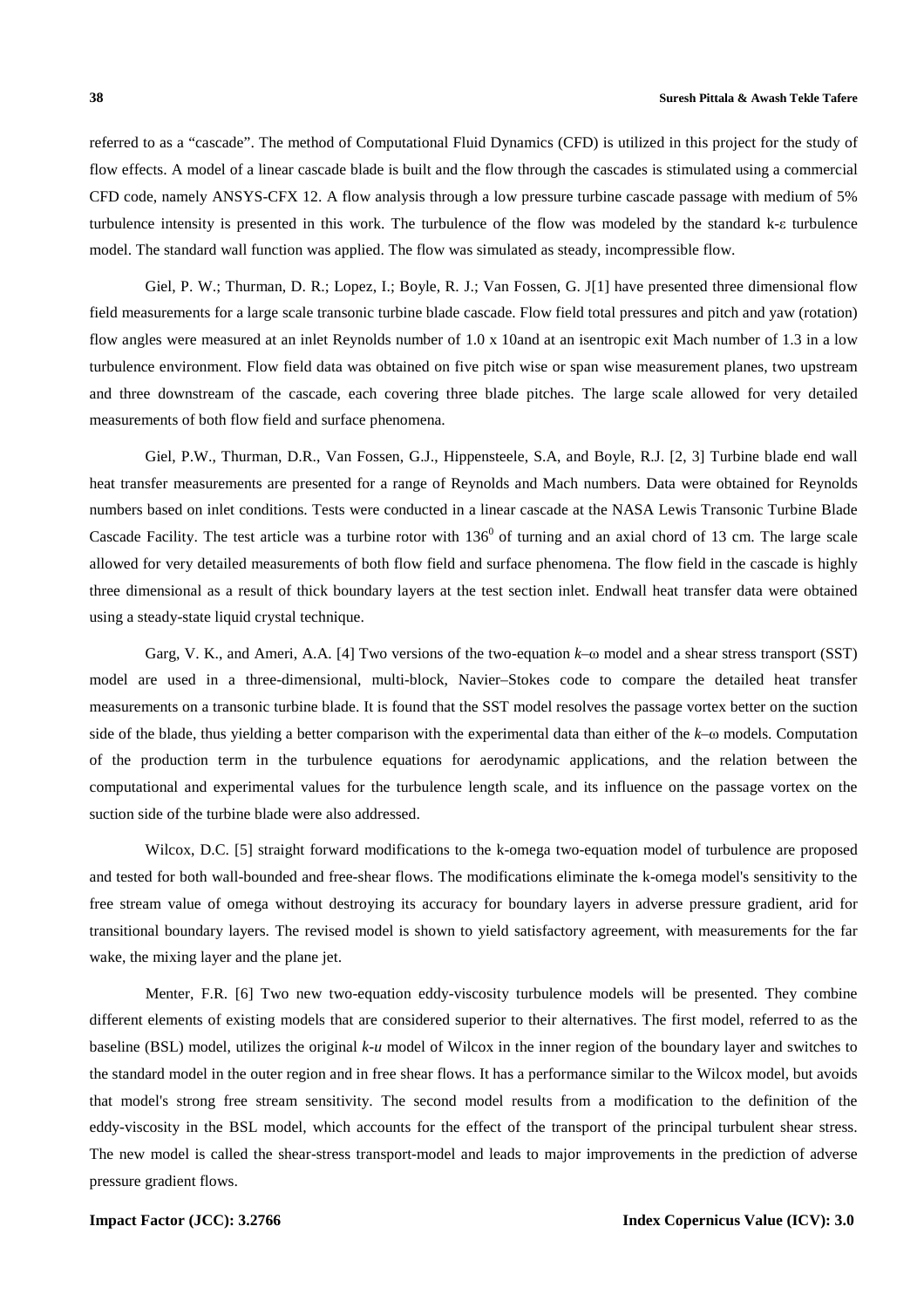The NASA Glenn Research Center (GRC) linear transonic blade cascade of a largescale1-3 is a test case specially designed to provide a detailed high Mach number rotor blade flow and heat transfer data set to CFD code developers and users [7]. A brief description of the experimental facility and available data are as follows. The transonic turbine blade linear cascade with a large turning angle consists of 11 passages. A highly three-dimensional flow field was obtained in the blade passage by allowing the endwall turbulent boundary layer to develop in a long inlet section upstream of the cascade. To define the cascade inlet flow conditions, aerodynamic probe measurements were madeat a section located one axial chord upstream of the blade leading edge plane. For the endwall heat transfer measurements under conditions of approximately constant wall heat flux, power settings were ranged from 200 to 1200 Watts. The net surface heat fluxrate used to determine the Stanton number was the heater power corrected for conduction losses and for radiative heat transfer. The steady-state liquid crystal technique was used for surface temperature measurements. Local endwall heat transfer measurements were performed at eight combinations of the inlet Reynolds number, Re, the isentropic exit Mach number, Mex, and the free stream turbulence intensity. Additional details are given by Giel et al 2.Previously, the experimental data set obtained in the NASA GRC was used by Garg andAmeri4 to examine capabilities of two-equation turbulence models for prediction of blade heat transfer. Kalitzin et al 5 computed blade and endwall heat transfer using the Durbin four-equation v2-f model and the Spalart-Allmaras (S-A) one-equation model. Goriatchev et al 6 analyzed secondary flows and pressure losses using the S-A model. Ivanov et al 7 used different versions of S-A, k-e and k-w turbulence models with the same grids. All these studies were performed using Navier-Stokes codes of second order accuracy with block-structured computational grids consisting of about 350,000 to550,000 cells (for one half of the blade passage height, in compliance with the assumption of the time-averaged flow symmetry). Analysis of the computational data reported allows a conclusion that computations with grids of such a size produce grid.

# **NUMERICAL METHODS**

#### **Numerical Solution**

The numerical simulation of the blade-to-blade flow field in the current research was fulfilled by using available ANSYS software, SOLID WORKS, ANSYS CFX 12.2. This was developed by ANSYS CFX was specifically developed for aerodynamic and/or heat transfer analysis of modern turbo machinery configurations, with the capability of predicting both steady state and time-dependent flow fields by solving Euler or Navier-Stokes equations. It allows either serial execution or parallel execution on massively parallel or workstation cluster computing platforms from a single source. The code utilizes a finite-volume, four- stage Runge-Kutta time-marching numerical procedure in conjunction with a flexible multiple grid block geometric representation to permit detailed aerodynamic simulations for complex configurations. The code had been verified for both turbo machinery and non-turbo machinery based applications. In addition to being used for analyzing the steady and unsteady aerodynamics of high-bypass ducted fans involving multiple blades rows, CFX possesses many features which make it practical to compute a number of other flow configurations, such as the cascade flow in the current investigation.

### **Solution Procedure Sequence**

Step 1 involves selecting geometry and flow conditions, defining which specific results are desired, and specifying whether steady state or time-dependent data are required, whether in viscid calculation (Euler equations) is sufficient or whether a viscous flow solution (Navier-Stokes equations) is needed. In Step 2 and 3, the geometry is specified (such as the blade profile) and the flow domain is represented by the computational grid. Grid generation can be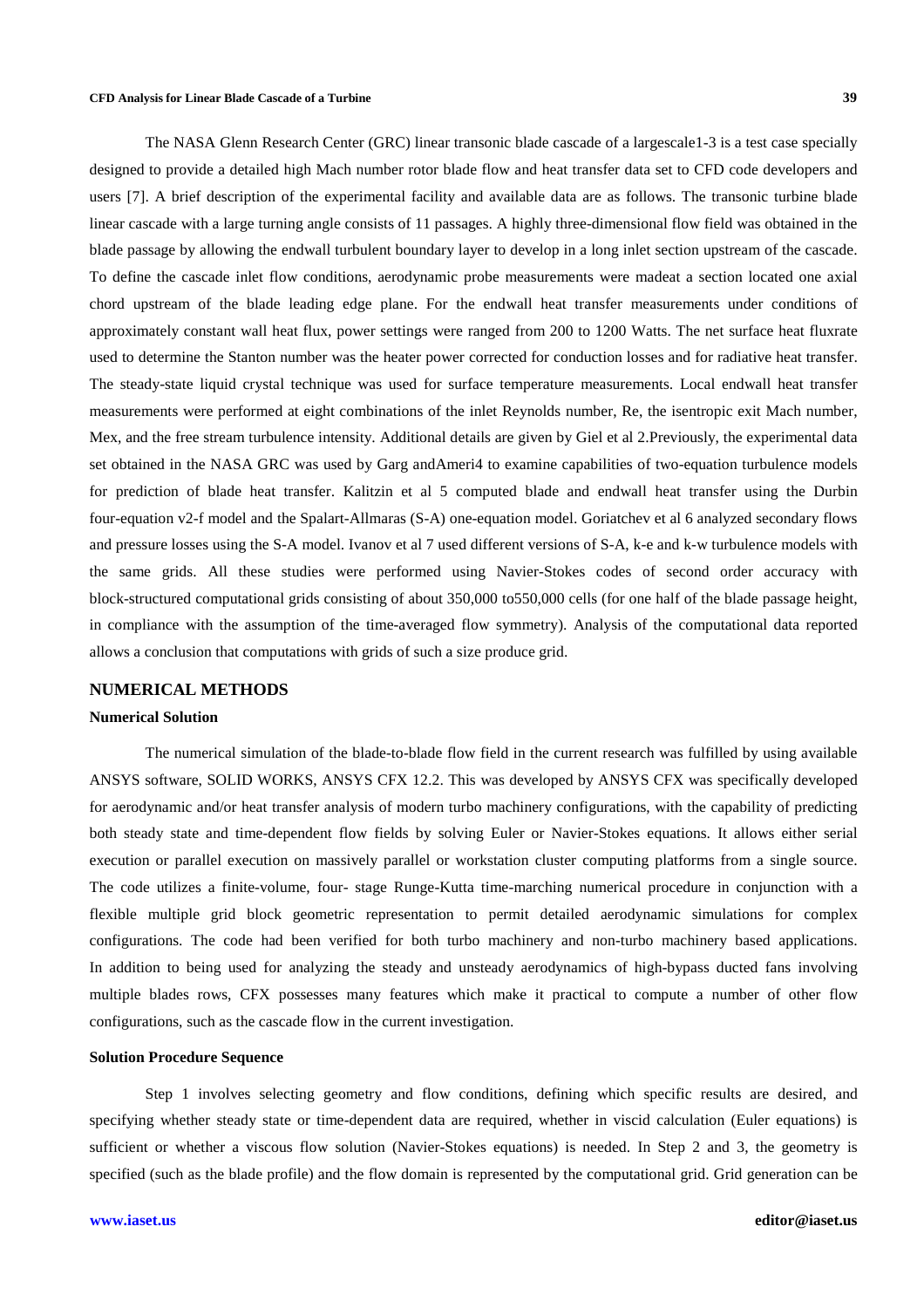handled through commercial packages. In this work, ansys work bench was used. Most of the work to fulfill a desired execution of the code is included in the next step. The standard input file controls operations specific to a particular run of the code. Operations such as the number of iterations, flow conditions, and input/output control are governed by the values specified in the input file. All the boundary condition information is provided by the boundary data file, in which numerous values need to be defined and/or chosen according to the code syntax. The next step is to run the code. During the computation, some real-time output can provide information about the progress of the code running. The convergence history is also available for review. Commercial post-processing software's can be used by to read the output files and create the plots of the flow field.

# **Problem Definition**

The geometry of the linear cascade is that available as shown below in figure 1. A fragment of the cascade is illustrated in the Figure 1, together with a slice of the computational domain. Table 1 covers blade and cascade dimensions and the basic flow parameters at the design inlet flow angle.



**Figure 1: Blade Passage and Slice of the Computational Domain** 

# **CFD Procedure of the Current Work**

Numerical investigation was performed on the cascade flows for the cascade, using ANSYS CFX. Numerical results fully characterized the flowfield, providing detailed flow information such as flow speed, flow angle, pressure, axial chord, true chord, design inlet flow angle, etc. The flowfield information from CFD simulation was then used to help elucidate the flow physics.

| <b>Parameter</b>                           | <b>Classical Model</b> | <b>New Model</b> |
|--------------------------------------------|------------------------|------------------|
| Axial chord, $C_x$ , cm                    | 12.7                   | 13               |
| Pitch, cm                                  | 13.0                   | 13.5             |
| Span, cm                                   | 15.24                  | 16.24            |
| True chord, cm                             | 18.42                  | 19.42            |
| Design inlet flow angle. Degrees           | $63.6^0$               | $60.6^0$         |
| Total turning(at inlet flow angle) degrees | $136^{0}$              | $156^0$          |
| Prandtl number, $P_r$                      | 0.72                   | 0.82             |
| Inlet turbulence intensity,%               | 0.5                    | 0.7              |
| Inlet turbulence length scale, cm          | 0.127                  | 0.135            |

|  | Table 1: Comparission between Classical and New Model Cascade Dimensions and Flow Parameters |  |  |  |  |
|--|----------------------------------------------------------------------------------------------|--|--|--|--|
|  |                                                                                              |  |  |  |  |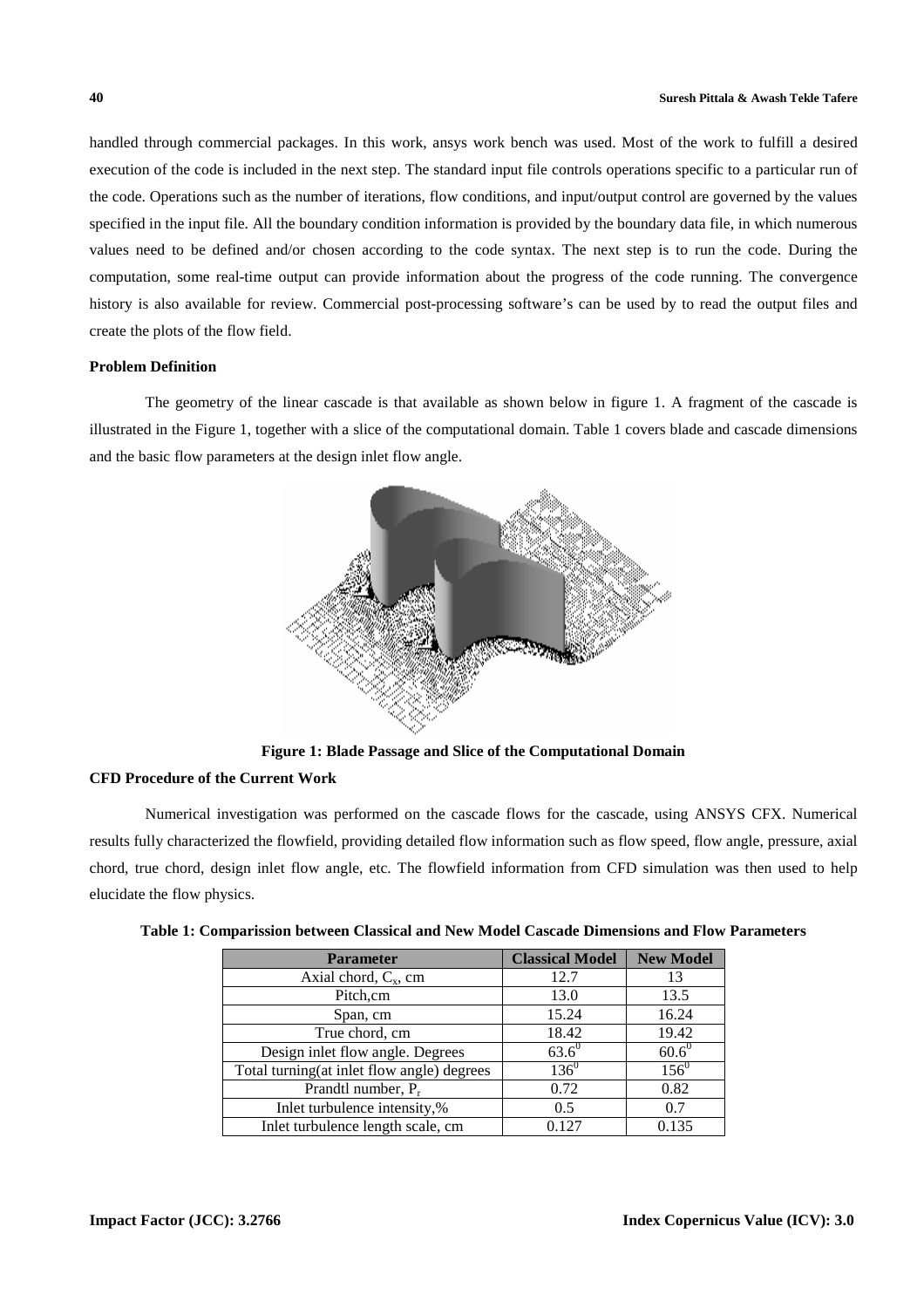

**Figure 2: Computational Domain** 

#### **Meshing**

Ansys cfx provides unstructured meshes in order to reduce the amount of time spent generating meshes, simplifying the geometry modeling and mesh generation process, model more complex geometries than can be handled with conventional, multi-block structured meshes, and let the mesh to be adapted to resolve the flow-field features. Ansys cfx can also use body-fitted, block-structured meshes and is capable of handling triangular and quadrilateral elements (or a combination of the two) in 2D, and tetrahedral, hexahedral, pyramid, and wedge elements (or a combination of these) in 3D. This flexibility allows picking mesh topologies that are best suited for particular application. All types of meshes can be adapted in ansys cfx in order to resolve large gradients in the flow field, but the initial mesh (whatever the element types used) outside of the solver, using ansys work bench, T Grid, or one of the CAD systems for which mesh import filters exist must always be generated. The geometry is created by using ansys work bench Design Modeler and the extruded geometry is meshed by cfx mesh. Volume mesh is generated by choosing Generate Volume mesh. The meshed domain is shown in the figure 3: with the mesh details



**Figure 3: Meshed Domain** 

**Table 2: Mesh Details** 

| Domain         | <b>Nodes</b> | <b>Elements</b> | l Tetrahedra |
|----------------|--------------|-----------------|--------------|
| Default Domain | 417682       | 2136739         | 2037489      |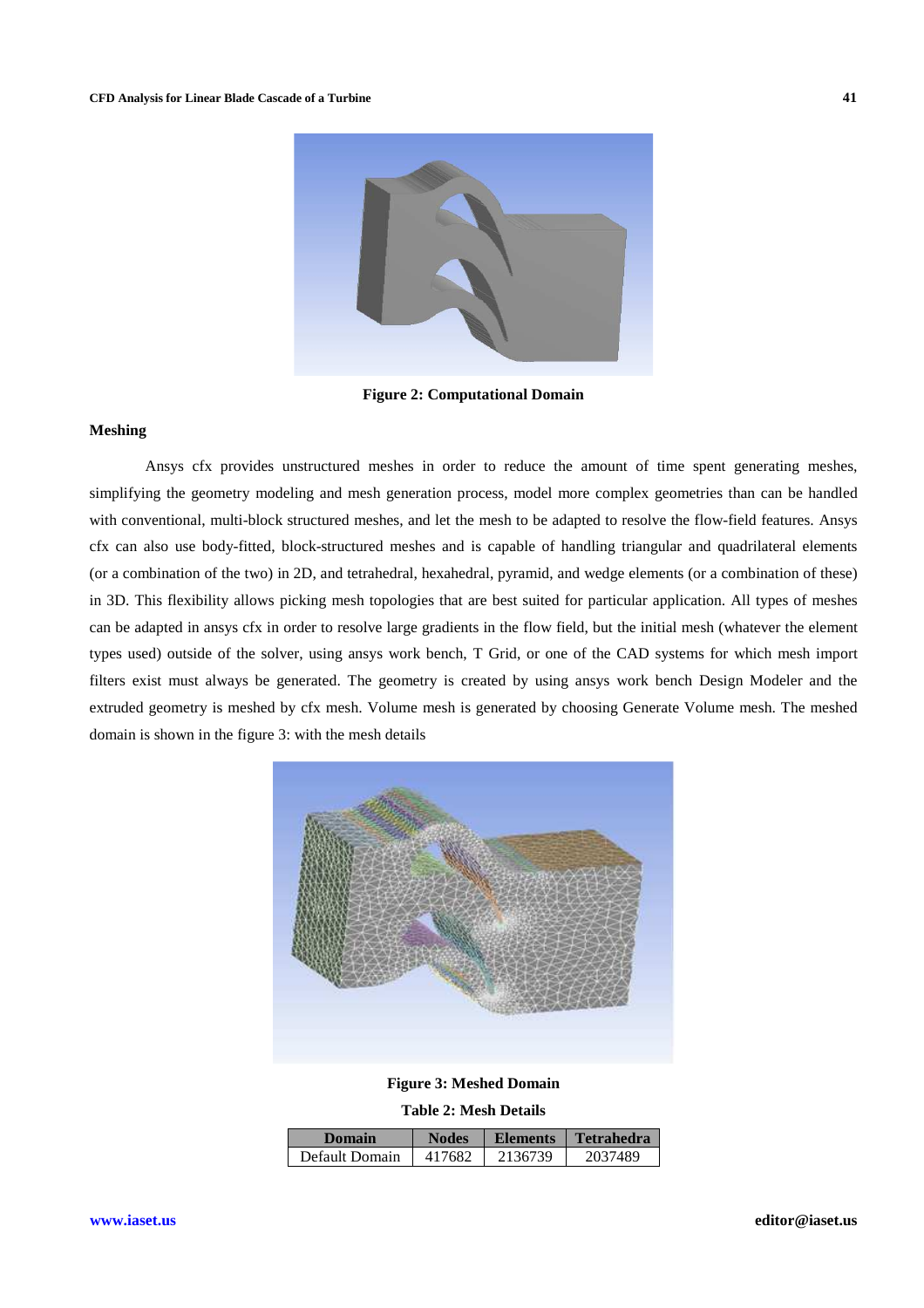# **Boundary Conditions, Boundary Sources and Fluid Properties**

To solve the problem, it is necessary to specify appropriate initial and boundary Conditions. The grid is imported in to ANSYS CFX PRE and then domain is selected. The boundary conditions are specified and then the solver control is set up.

| <b>Name</b>    | <b>Location</b> | <b>Material Type</b> | <b>Models</b>                                                                       |
|----------------|-----------------|----------------------|-------------------------------------------------------------------------------------|
|                |                 |                      | Heat Transfer Model $=$ Total Energy<br>Turbulence $Model = Shear stress transport$ |
| Default domain | <b>B208</b>     | Fluid at ideal gas   | Turbulent Wall Functions $=$ Scalable<br>Buoyancy Model = Non Buoyant               |
|                |                 |                      | Domain Motion = Stationary                                                          |

**Table 3: Default Domain Conditions** 

# **CFX Pre Process**

At the present computations, the fluid (air) is treated as a perfect gas with the specific heat ratio  $g = 1.4$ . The governing equations are the Reynolds-averaged Navier-Stokes equations and the energy equation written for the total enthalpy. A power-law is adopted to account for the dependency of viscosity on temperature,  $m \sim T$  0.76. In order to define proper boundary conditions at the 3D computational domain inlet section placed one axial chord upstream of the blade leading edge. At inlet total pressure of 130000 Pa and at outlet Static pressure of 90000Pa is considered as boundary conditions to define the total temperature, total pressure and velocity vector angle and turbulence parameters distributions over the inlet plane of the 3D blade cascade computational domain.

To get the isentropic Mach number required a proper value of static pressure was specified at the outlet boundary located one axial chord downstream of the blade trailing edge. At the solid surfaces of the cascade the no-slip condition was imposed. The constant temperature, T<sub>w</sub>, of 350 K was specified on the end wall. Remaining walls were treated as adiabatic Wall boundary condition was used in the pitch wise direction. For computational purposes, the flow between the two cascade blades is considered assuming the symmetry.

# **Inlet Boundary Conditions**

|  |  |  | <b>Table 4: Inlet Boundary Conditions</b> |
|--|--|--|-------------------------------------------|
|--|--|--|-------------------------------------------|

| <b>Domain</b>  | <b>Name</b> | <b>Location</b> | <b>Type</b> | <b>Settings</b>                                                                                                                                                                                                                                                                   |
|----------------|-------------|-----------------|-------------|-----------------------------------------------------------------------------------------------------------------------------------------------------------------------------------------------------------------------------------------------------------------------------------|
| Default Domain | Inlet       | Inlet           | Inlet       | Flow Direction $=$ Normal to Boundary Condition<br>Flow Regime = Subsonic Heat Transfer = Static<br>Temperature Static Temperature = $350$ [K] Mass<br>And Momentum = Total Pressure Relative<br>Pressure = $208000(p)$ Turbulence = Medium<br>Intensity and Eddy Viscosity Ratio |

**Outlet Boundary Conditions** 

|  |  |  | <b>Table 5: Outlet Boundary Conditions</b> |
|--|--|--|--------------------------------------------|
|--|--|--|--------------------------------------------|

| Domain         | <b>Name</b> | <b>location</b> | <b>Type</b> | <b>Settings</b>                                                             |
|----------------|-------------|-----------------|-------------|-----------------------------------------------------------------------------|
| Default Domain | Outlet      | Outlet          | Outlet      | Flow Direction $=$ Normal to Boundary Condition<br>Flow Regime = Supersonic |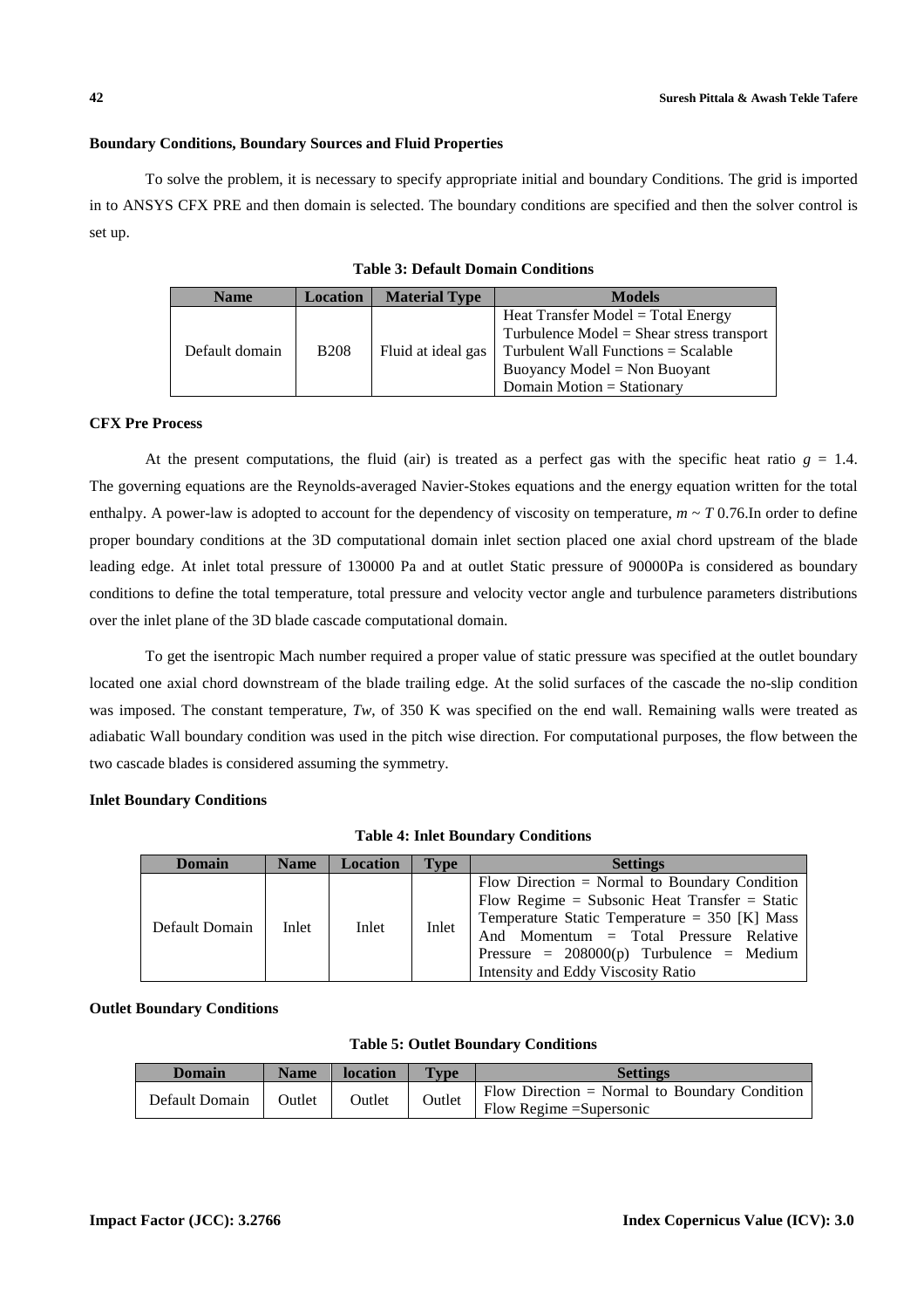### **Wall Boundary Conditions**

| <b>Domain</b> | <b>Name</b> | <b>Location</b>     | <b>Type</b> | <b>Settings</b>                  |
|---------------|-------------|---------------------|-------------|----------------------------------|
| Default       | Default     | F209.208, F210.208. |             | Heat Transfer $=$ Adiabatic Wall |
| domain        | domain      | F211.208, F212.208. | Wall        | Influence On Flow = No Slip Wall |
|               | default     | F213.208, F2        |             | $Roughness = Smooth Wall$        |

**Table 6: Wall Boundary Conditions** 

# **CFX Solver**

For the simulation run, inlet flow conditions (Pt1, Tt1,  $\alpha$ 1) were specified. Outlet static pressure was chosen to achieve the desired inlet Reynolds number. Wall boundary condition was used in the pitch wise as well as span wise direction. The simulation run had stable convergence history.

# **CFX Post Processor**

In this the results such as contours, Vectors and Streamlines can be viewed. In the results velocity contour, total pressure contour, total temperature contour, velocity stream line, velocity vectors, turbulence kinetic energy contour are shown.

# **RESULTS AND DISCUSSIONS**

#### **Pressure Contours**

# **By Taking Inlet Pressure 250(K)**

In the pressure contours shown in figure 4. There is a gradual decrease in the pressure between the blades from leading edge to the trailing edge which shows that there is no shock formation. The inlet pressure used for the pressure output graph is 208000. It is possible to distinguish the region of the blade end wall starting from the low pressure point on the suction side. Since the boundary conditions are applied on the end wall and there being a sharp curve, we observe there is sudden increase in pressure in the figure. It can also be interpreted as the Velocity being high and the boundary conditions being given on the end wall there might be a sudden increase in pressure.



**Figure 4: Total Pressure Counter** 

#### **Temperature Contours**

Two different total temperatures are taken those are 350(k)and 315(k).There isno drastic variation observed in 315(K),but there is variation in 350(k)temperature.When local temperatures were used, we found a small vatiation near theinlet.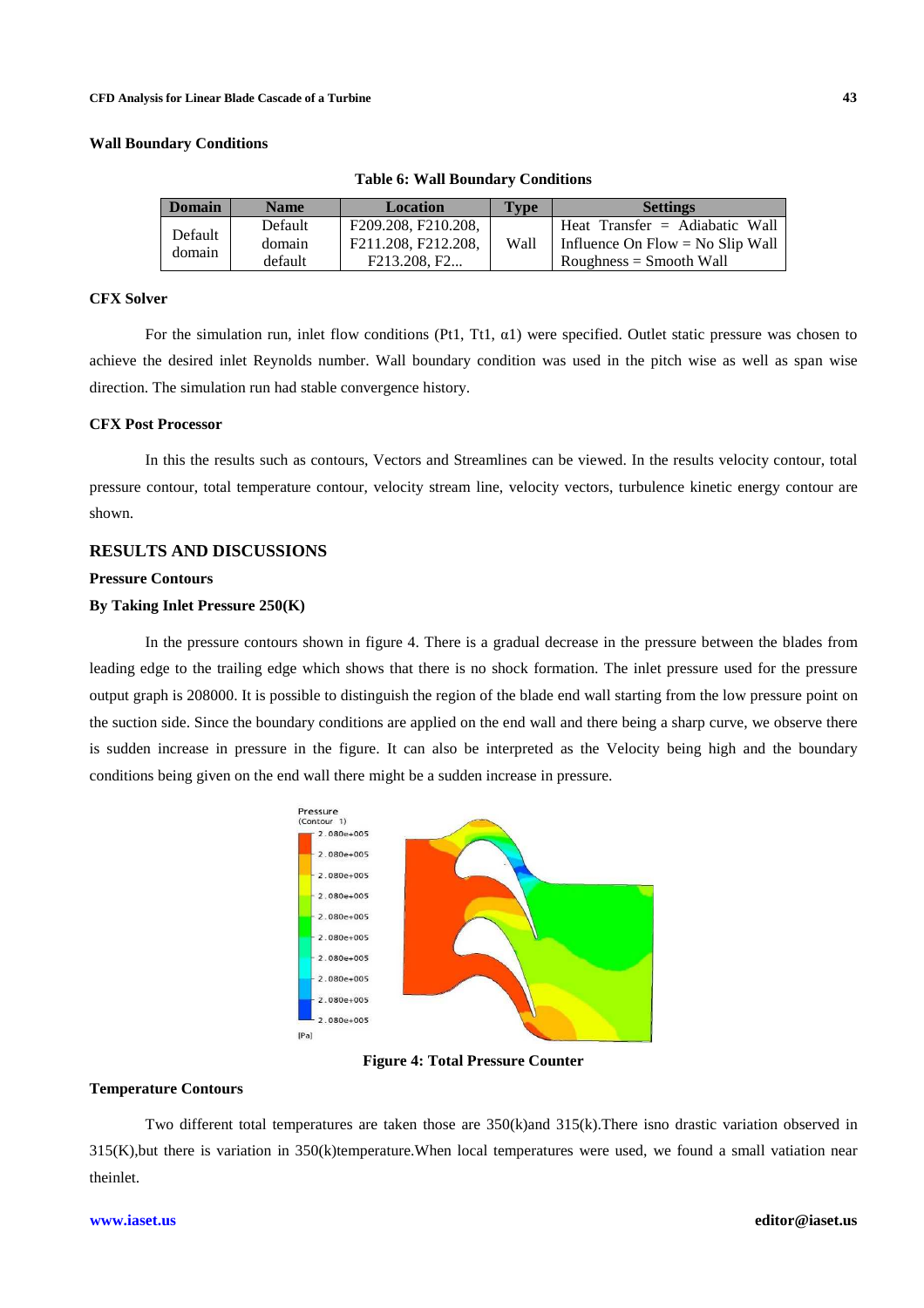

**Figure 5: Total Temperature Counter** 

## **Velocity and Stream Lines**

Here it is observed that there is a flow separation on the suction side at the trailing edge which results in Kutta condition near the exit. The recirculation in the Figure 6 clearly shows the variation in velocity streamline. There is a pressure difference in the suction and pressure side of the blade and hence we get a Lift force for the blade.



**Figure 6: Velocity Streamlines 3D** 

# **Turbulence Kinetic Energy**

Because of the pressure gradient from leading edge to trailing edge on the suction side near the wall as there is a constrictive passage between the wall and the blade side, the zone is subjected to high flow velocity as shown in the figure 7. Analysis of the computational data reported allows a conclusion that computations with grids produce wall pressure distribution, but the grid sensitivity of local heat transfer however remains questionable.



**Figure 7: Mach No Contour**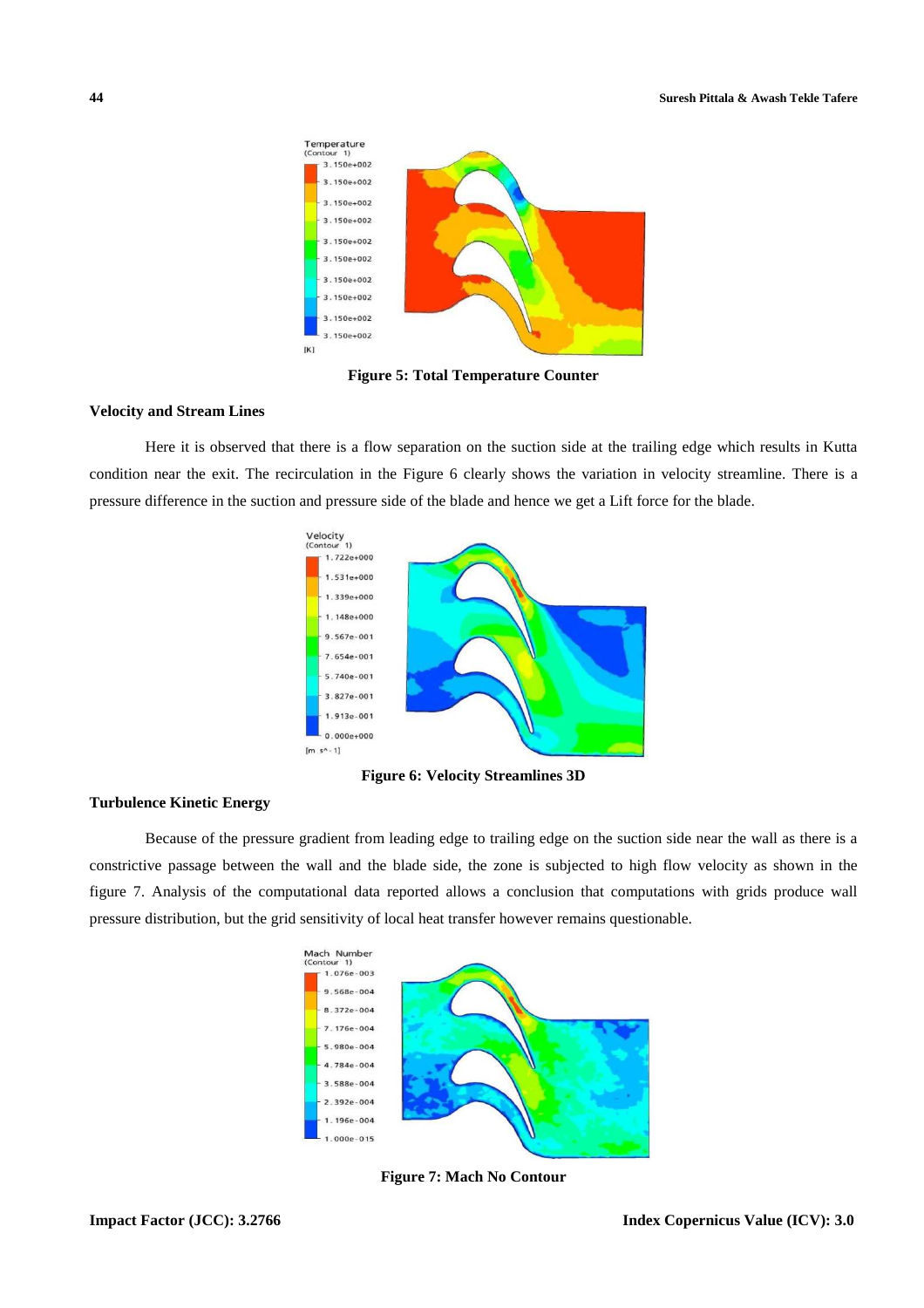

**Figure 8: Temperature Contour** 





 **Velocity (u) vs Length (Z) Mach Number vs Length (Z)** 

# **CONCLUSIONS AND SUGGESTIONS**

A CFD analysis methodology on a turbine cascade has been presented in this work. By taking same inlet pressure and different total temperatures the variations of resuts are observed. The effects of parameters like pressure, temperature, velocity and turbulence kinetic energy ,mach number distribution are considered.Results are presented through flow field contours. The flow was examined using contours of velocity, pressures, velocity vectors and stream lines.

# **Some of the Key Findings of this Work Are Listed as follows**

- Because of the drastic pressure gradient from leading edge to trailing edge on the suction
- Side near the wall as there is a constrictive passage between the wall and the blade side, the zone is subjected to high flow velocity.
- Regions of high turbulence intensity are identified.
- Here we observe that there is a flow separation on the suction side at the trailing edge which results in Kutta-condition.

In general, the developed CFD model provided useful understanding of flow with in turbine. The model will be used as a basis for further work on considering flow with in turbine. The study enhances our knowledge on secondary